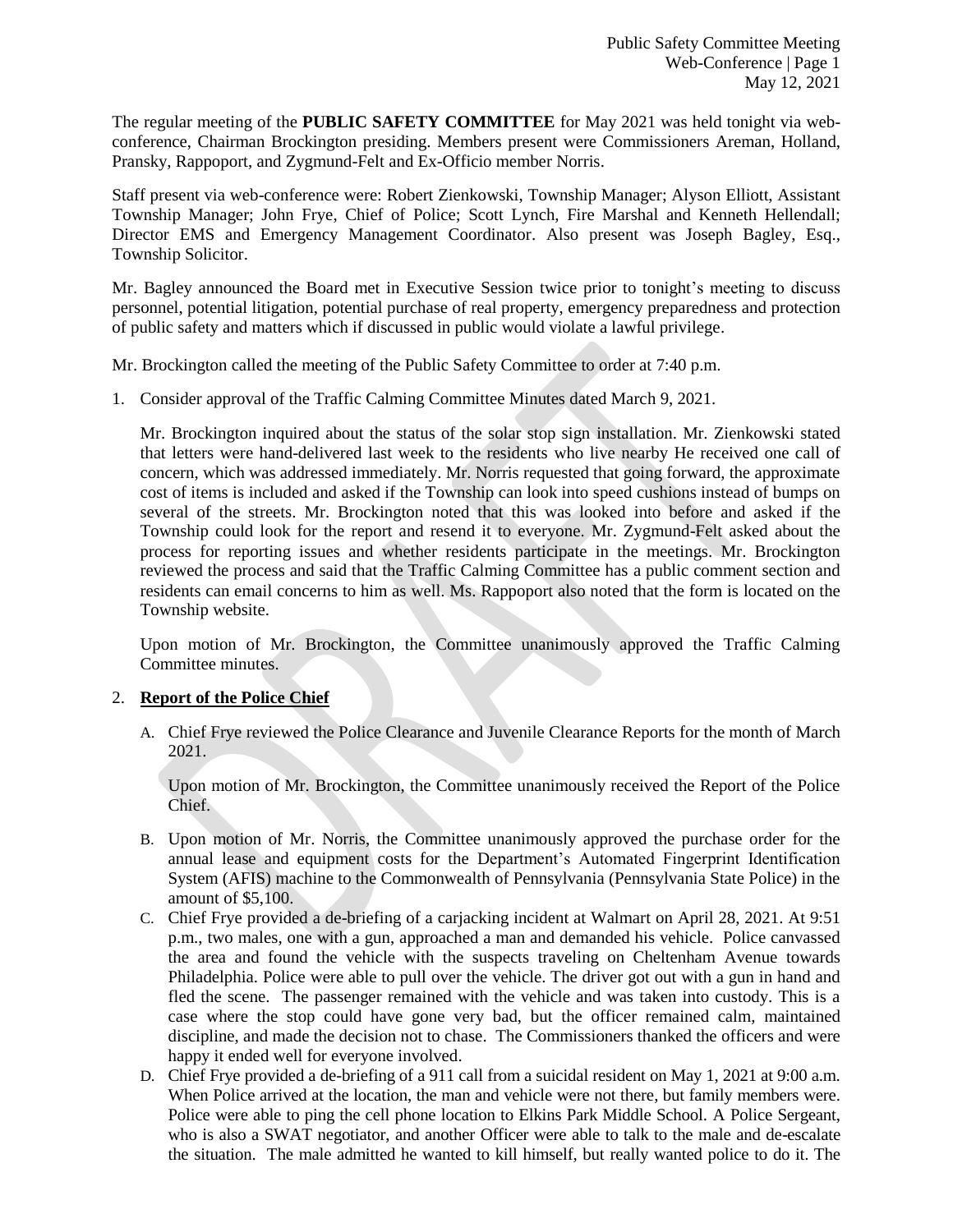family arrived and transported him to the Philadelphia VA Hospital to seek mental health treatment. This ended in a peaceful resolution and happens more frequently than people think. This was a great job all around and the officers showed empathy towards this man. The Commissioners thanked all the officers involved and Ms. Rappoport asked if the man was referred to the HUB program. Chief said no because his family took him directly to the VA Hospital.

Mrs. Rappoport asked if special citations will be issued to these officers and Chief Frye said they will be submitted to the Awards Committee for citation.

Mr. Areman, following up from a previous meeting, asked about the School District Memorandum of Understanding (MOU) and Police. Chief Frye said he reviewed it just the day before and it should be presented at a meeting early next week. He was happy with the document and the discretionary section has been removed. Mr. Areman said he appreciated the Chief acting as a liaison with the School District and feels this is a huge step in a positive direction. Mr. Areman noted in the daily reports that there was an increase in catalytic converter thefts and asked if this is typical. Chief Frye said this is becoming common all over.

# 3. **Report of the Fire Marshal**

A. Mr. Lynch presented the fire report for the month of March 2021 and the minutes of the Fire Board Meeting from April 1, 2021.

Mr. Lynch spoke to Ms. Rappoport and let her know he was working on editing the reports to include information on mutual aid calls. Once he has it together, he will send for her review.

Mr. Lynch told the Board the fire companies are forming a Township Water Rescue Team over the next few months.

Mr. Lynch said the lateral transfer policy allowing the former Ogontz members to transfer into other fire companies in the Township will expire on October 31, 2021. Mr. Brockington said he understood the need for an expiration date, but felt six months was too short. Mr. Areman disagreed and asked if it has been formally communicated to Ogontz members. Township Solicitor, Joseph Bagley responded by saying it was communicated to members earlier by email and a formal letter followed.

Mr. Lynch noted that membership at all four fire companies has increased. Mr. Brockington asked if all the new members were residents. Mr. Lynch stated one definitely was, but he would have to look into the others. The Commissioners asked what advertising was working and Mr. Lynch said advertising on social media, banners and lawn signs have been drawing members in.

Upon motion of Mr. Brockington, the Committee unanimously received the report of the Fire Marshal and the Fire Board Minutes.

### 4. **Report of the EMS Director**

A. Mr. Hellendall presented the EMS reports for the month of March 2021. He noted they are two weeks into outsourced billing and things are running smoothly. Payments billed prior to May 1 are coming in and are being applied under the previous billing system.

Upon motion of Mr. Norris, the Committee unanimously received the report of the EMS Director.

B. Recommend the Board of Commissioners approve the remounting of the 2015 Lifeline Ambulance by 10-8 Emergency Vehicle Service, a COSTARS vendor, in the amount of \$148,797.00 (see attached).

Mr. Pransky asked about the cost of a new ambulance. Mr. Hellendall said he did not obtain a quote for a new ambulance due to the height of the bay and new ambulances no longer can be cut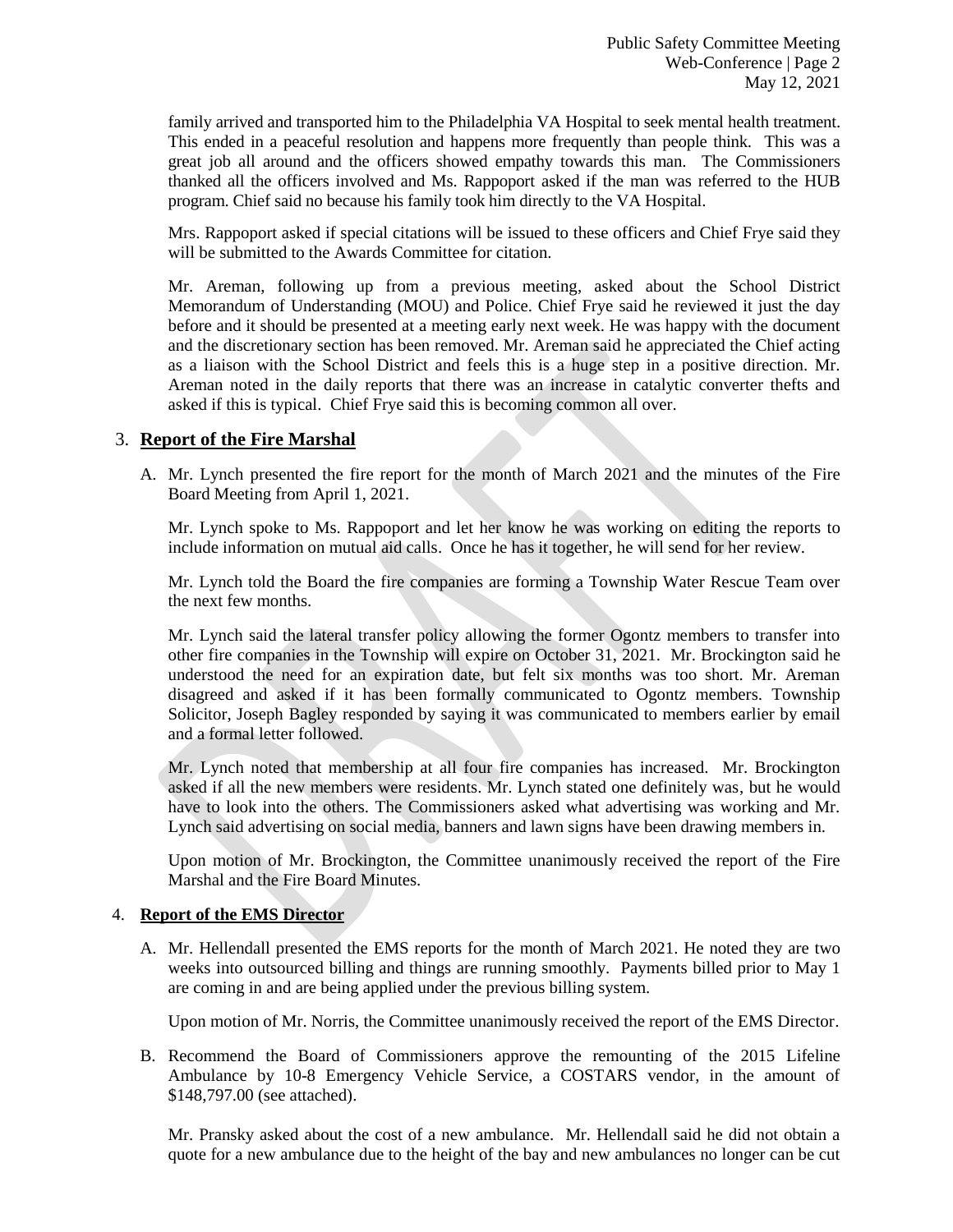down. There is a four foot difference in height and the current ambulances clear the bay doors by approximately three inches, so the only option is to remount the existing ambulance. The current ambulance would be out of service for three months. Mr. Norris complimented Mr. Hellendall on the informative memo explaining the reason behind requesting the remount; it was very helpful.

**Recommendation to the Board of Commissioners** Upon motion of Mr. Norris, the Committee unanimously recommended the Board of Commissioners approve the remounting of the 2015 Lifeline Ambulance by 10-8 Emergency Vehicle Service, a COSTARS vendor, in the amount of \$148,797.00.

### 5. **Report of the Emergency Management Coordinator**

A. Mr. Hellendall presented the EMA reports for the month of March 2021. He noted that enough vaccines are available, so people do not need appointments. The County will begin in-home service soon. A link for more information will be provided by the County shortly. Mr. Brockington asked how residents will know about the in-home service and Mr. Hellendall said the County will make a form available and will contact the resident directly. Effective June 1, Pennsylvania will be lifting all restrictions except for masks and six foot distancing. Mr. Hellendall plans to survey Township employees (not by name) to see how many are vaccinated. Mr. Brockington asked if there was a way to find out how many residents have been vaccinated and Mr. Hellendall said no. The County may have some numbers in their reports on a County level, but it is important to keep HIPAA rules in mind.

There was a discussion about the gas shortage and Mr. Hellendall didn't expect any shortage in this area, unless people begin to hoard gas. He has spoken to the County and there is no plan in place to address a possible gas shortage. Mr. Pransky suggested the Township put out a statement requesting residents not to hoard gas.

Mr. Hellendall wanted to let the committee know that EMA fully supports the Township Water Rescue Team being established by the fire companies and plans to request a budget next year to be able to assist.

Upon motion of Mr. Norris, the Committee unanimously received the report of the EMA Director.

- 6. **Report of the Township Manager**: Mr. Zienkowski deferred his comments to new business.
- 7. **Old Business**: None.
- 8. **New Business**:
	- A. Mr. Zienkowski reviewed an unexpected expense of a new Code Administration vehicle to replace the existing one, an old police vehicle that is not in the safest condition. They are requesting a 2021 Dodge Durango in the amount of \$35,039.31. Mr. Sergio from Code Administration said they looked into the Police Interceptors but the cost was more than the Durango. The trade-in value of the current vehicle is \$5,500.

Mr. Zienkowski suggested two ways to pay for this vehicle: (1) utilized proceeds from two CDs in the amount of \$249,000 each which recently matured; or (2) utilize unencumbered capital money, which amounts to \$2.5 million. He recommends looking at the unencumbered capital and leaving the two CDs alone.

Mr. Pransky asked why there are emergency lights on the vehicle and if there was a less expensive alternative. Mr. Sergio said it is a safety issue since he is spends a significant amount of time assisting other departments in emergency situations. Mr. Hellendall said Mr. Sergio is part of the Emergency Management Team and State regulations require 360 degree.